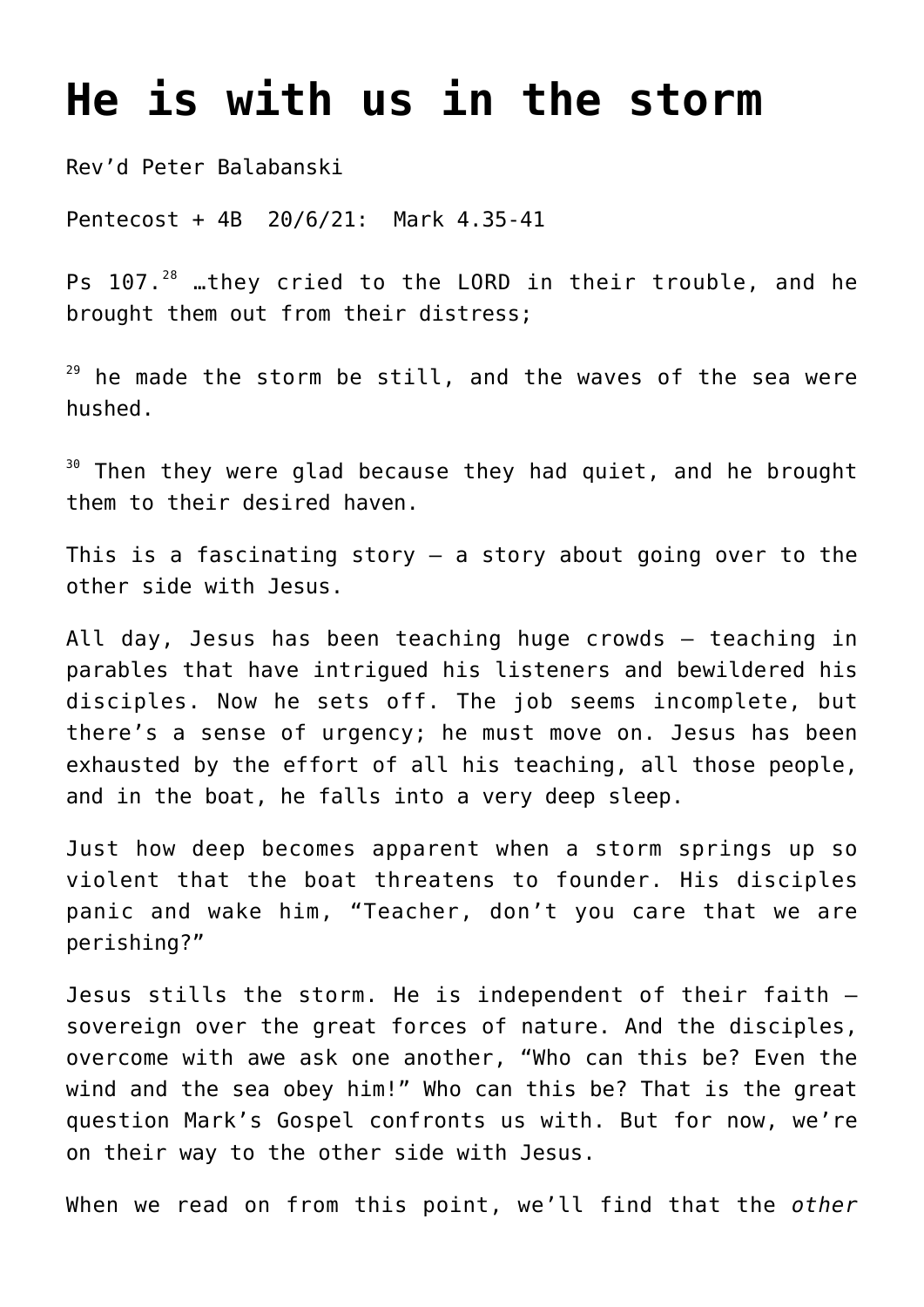*side* is a 'liminal' place; out on the fringe of civilization. On the other side, they are met by a man living in a graveyard and possessed by an unclean spirit named legion; nearby are pigs; pigs in their thousands. The other side is a place where no decent person should be. But Jesus has gone there, and we, his disciples have accompanied him.

To choose to belong with Jesus means to get up and go where he leads. And that is quite likely to mean a journey towards something that is other.

That's something we think about in this Trinity season: we are shown that we reflect God the Trinity through our diversity. God isn't content just to let us sit and get pot bound in our small corners. God wants us to be open to each other – to other ways of seeing – to various ways of being God's children.

Last weekend, Vicky and I had the privilege of experiencing this when we went walking on Adnyamathanha Country with Auntie Rev Dr Denise Champion and her niece/daughter Rhanee. They took us to the places of dreamtime stories which they told us in situ – stories which Auntie Denise, Adnyamathanha elder and Christian minister, wove with Biblical stories and applied to our own lives. We were being welcomed to places where western Christianity would never have dreamt of going. We found Jesus to have been present in the Dreamtime. Who is this that even the barriers of culture and tens of millennia submit to?

God wants us to be a community with a hospitality that welcomes otherness; not with the sort that calls otherness in and tries to make it become like us. God wants us to let our hospitality change us.

To choose to belong with Jesus means to get up and go where he leads. And that is quite likely to mean a journey towards something that is *other*.

And today's fascinating Gospel story is a picture for us of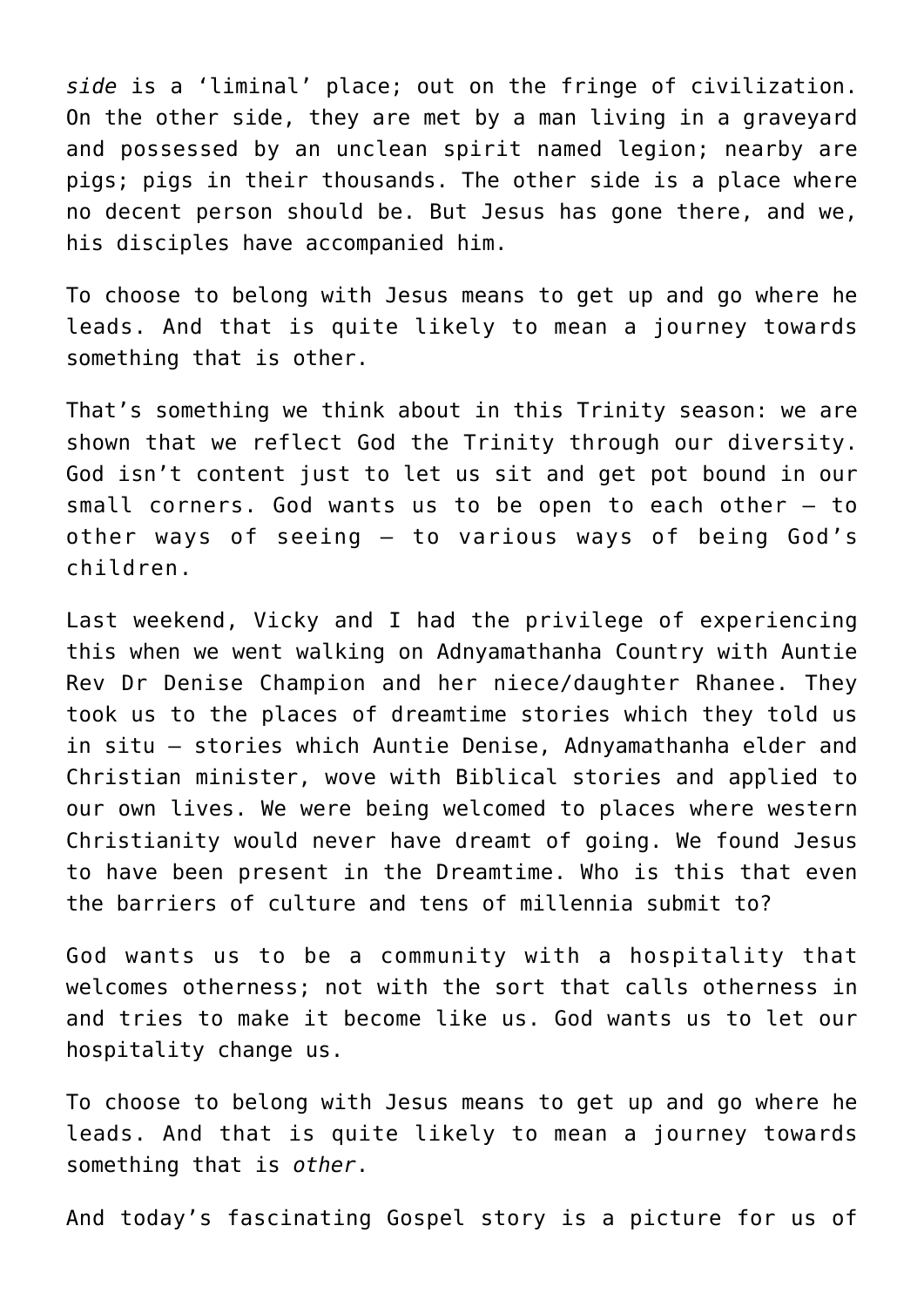just how *other* it can get. All that was normal, pure, orderly and safe – that all lay back on the familiar shore. Come wind and high water, Jesus was going to see us on another one. The choice to belong with Jesus means to get up and go where he leads.

Each of us here has made that choice, or will make it. Why do we go with him on this journey? Curiosity? Attraction? Faith? To have a look? To be near?

When we were baptised, Jesus called us to go with him – to cross the water to the other side. Is there danger in this? Are there storms? Yes, there are; certainly in any Christian's life, there will be. The sudden pain in the night; the shock loss of a job, the unexpected death of a partner or friend; on a mass scale, pandemic or war – or in the case of first Australians, worse still – ongoing cultural genocide. Yet there is someone who will never let us face that alone; one who always accompanies us, who embarks on our every journey, absolutely with us even where others can be no more than onlookers and friends.

But we should pray for each other in all this, and today's gospel story reminds us to do this, and gives us our prayer. "Who is this …"

The other point is make sure that whatever we do and wherever we go – whatever happens – we are to make sure we're with him…with Jesus…because then it will be alright.

It will be alright not because of any special faith we have – he's independent of our faith; not because of any special favour any of us enjoys – he loves all. It will be alright because of who Jesus is, the one whom the sea and the wind obey. Danger, pain, even death may come. But he is the one who knows the way, and Jesus can come even from the other side of our death to be our companion on the way.

Jesus came to be with us in the storms of our lives, and he is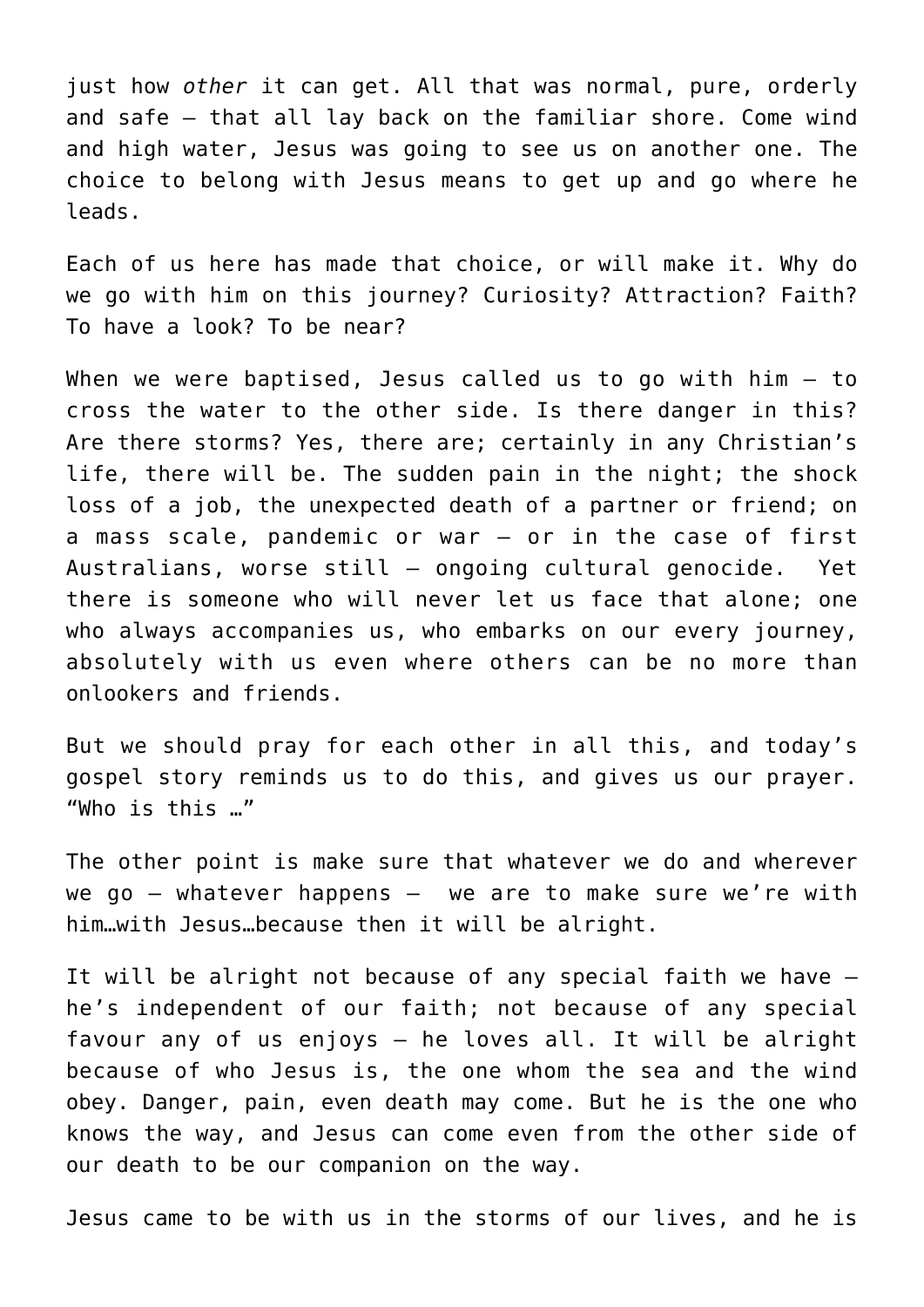with us still through the Spirit living within and among us. Know that, and look for him. Jesus knows these storms personally. Tell him how your storms affect you; he will hear and understand and never leave you to weather them alone.

Sometimes God calms the storm. Sometimes God lets the storm rage, and calms the child. Either way, Christ is with you; Christ is with us. Amen

*Prayer of the day*

*This is based on the Gospel reading from Mark where Jesus stilled the storm and the fears of his disciples . In awe they asked… Who then is this, that even the wind and the sea obey him? Let us pray for all who are weathering storms in their lives We pray for the world For all trapped in poverty, famine, drought or the effects of natural disasters*

*For all battling Covid 19 in so many countries, with or without sufficient vaccine*

*For all living in areas of war or civil conflict where safety is never a 'given'*

*We think particularly today of the peoples in Northern Ireland and Afghanistan*

*We pray for all for whom life is an endless struggle just to get through another day*

*May they sense your sustaining presence and power*

*God whom the wind and sea obey …. hear our prayer*

*We pray for the church worldwide For those in peril of persecution because of their faith For those suffering imprisonment because of their faith For those faith is sorely tested by unexpected difficulties or troubles Help them we pray, to sense your calming presence and power*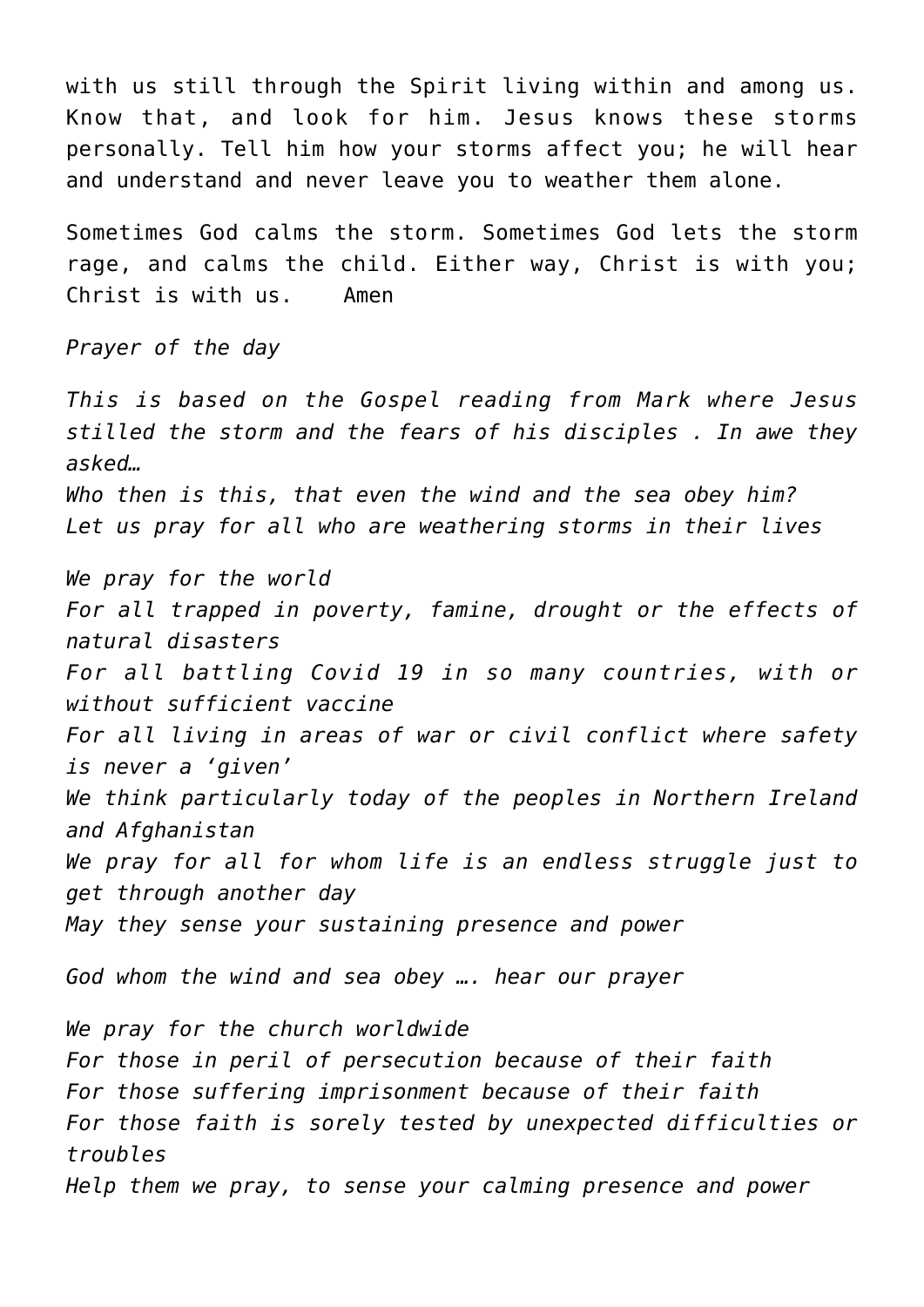*God whom the wind and sea obey hear our prayer*

*We pray for ourselves, our families and friends, and the communities in which we live For those whose jobs are threatened, and who struggle to pay the rent or the mortgage For those swamped by the demands of work or the responsibilities of care, whether it be the care of grandchildren or elderly parents or sick friends We can never forget those living in hidden abusive relationships Nor those living lonely lives, without support or encouragement When we feel overwhelmed by worries and fears still our souls that we may sense your calming presence and power*

*God whom the wind and sea obey hear our prayer*

*We pray for all who are sick, especially those who are suffering or close to dying For those living with chronic pain, mental torment or stress about medical results We remember those who are grieving, wondering how to go on without their loved one When we feel overwhelmed by pain or loss Broken and tossed about in any direction Calm our souls we pray that we may sense your calming presence and power.*

*God whom the wind and sea obey hear our prayer*

*As we begin Refugee Week, we give thanks that the Sri Lankan family have been reunited in Peth and we pray for the recovery of little Tharnicaa May they be free to live wherever they choose in Australia, albeit on a temporary visa.*

*We pray for the thousands of others living on temporary visas*